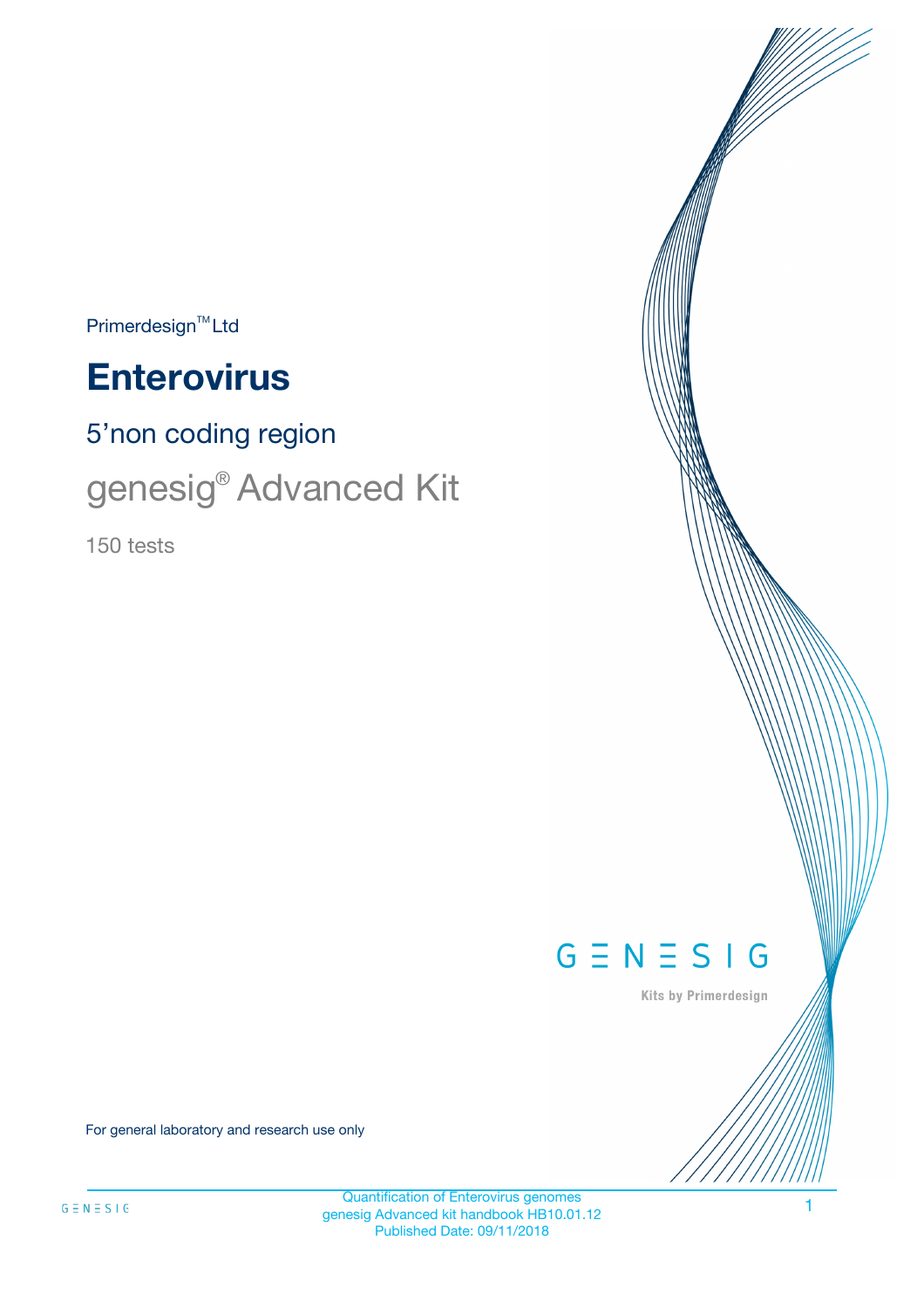### Introduction to Enterovirus

The Enterovirus genus is a member of the Picornaviridae family and consists of 8 singlestranded RNA virus species, of these 8 species the following 5 infect humans: Poliovirus; Human Enterovirus A (HEV-A); HEV-B; HEV-C and HEV-D. These viruses are non-enveloped with an icosahedrally symmetric capsid of approximately 27-30nm in diameter containing 12 capsomers. The non-segmented, positive sense RNA genome is up to 8.5kbases in length with an untranslated region at the C-terminus which is important in translation and virulence.

Poliovirus is the causative agent of poliomyelitis, a disease of the central nervous system. Infection with Poliovirus is via the fecal-oral route with viral replication initially occurring in the cells of the digestive tract. After replication, viral particles are shed in the faeces of infected individuals resulting in transmission to a new host. From the digestive tract the virus can enter the blood stream causing virema which is usually asymptomatic, or can infect sites in the immune system or muscle where secondary virema occurs after sustained viral replication causing fever. When the virus enters the central nervous system it targets motor neurons, where massive viral replication causes cell death resulting in paralysis.

Other viruses within the Enterovirus genus include Coxsackie viruses, Enterviruses and Echoviruses.

Coxsackie viruses have two subtypes, A and B. Coxsackie A viruses are a group of 23 viruses that can cause Hand, Foot and Mouth Disease (HFMD), as well as conjunctivitis, aseptic meningitis or high fever and blisters in the mouth or throat, on the palms of the hands and soles of the feet. Coxsackie B viruses are a group of 6 viruses that can also cause aseptic meningitis as well as infectious myocarditis, infectious pericarditis and pleurodynia.

Enteroviruses can cause HFMD, a disease that usually affects small children and can be spread by contact with infected mucus, saliva or faeces. The disease presents with fever, headache, malaise, vomiting and diarrhea and has an incubation period of up to one week. There are no vaccines or antiviral drugs available to prevent this disease.

Echoviruses cause acute febrile illnesses in small children and can also cause aseptic meningitis. Echovirus infection is biased toward males and infection during the first two weeks of a babies life can cause a fatal disease that causes liver failure and myocarditis.

All of the viruses within this genus that infect humans do so via close contact with infected individuals, mainly via the fecal-oral route although some viruses have been shown to be transmitted by respiratory droplets.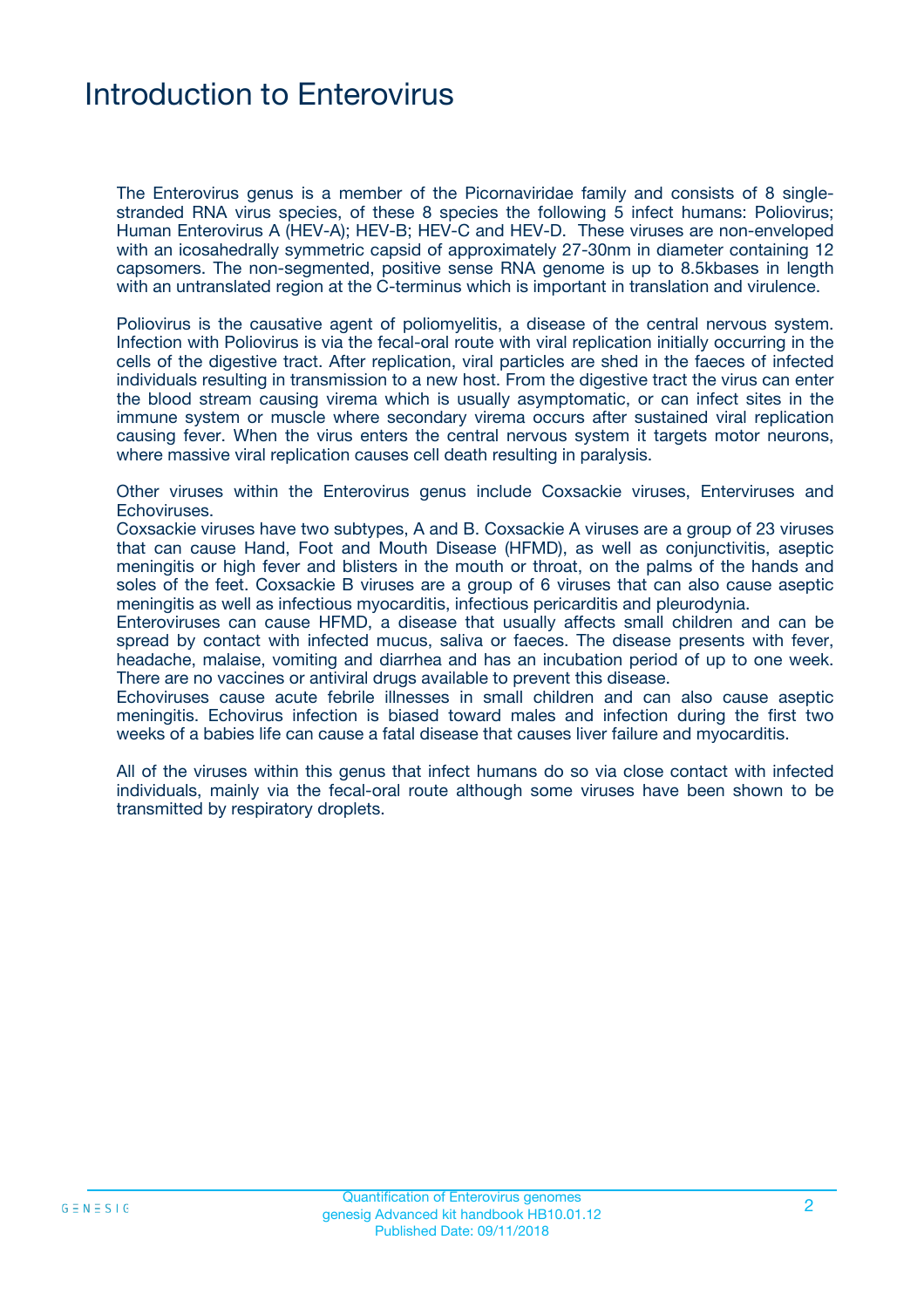## **Specificity**

The Primerdesign genesig Kit for Enterovirus (Enterovirus) genomes is designed for the in vitro quantification of Enterovirus genomes. The kit is designed to have a broad detection profile. Specifically, the primers represent 100% homology with over 95% of the NCBI database reference sequences available at the time of design.

The dynamics of genetic variation means that new sequence information may become available after the initial design. Primerdesign periodically reviews the detection profiles of our kits and when required releases new versions.

The primers are based on the alignments of Uta Dierssen 2007 et.al. and therefore have very high homology with reference sequences from a wide variety of strains. The primers are predicted to detect all the sequences in the phylogenic tree below and therefore have a very broad quantification profile. However, due to the inherent instability of RNA viral genomes, it is not possible to guarantee quantification of all clinical isolates.

If you require further information, or have a specific question about the detection profile of this kit then please send an e.mail to enquiry@primerdesign.co.uk and our bioinformatics team will answer your question.

#### Fig.1 Enterovirus strains detected

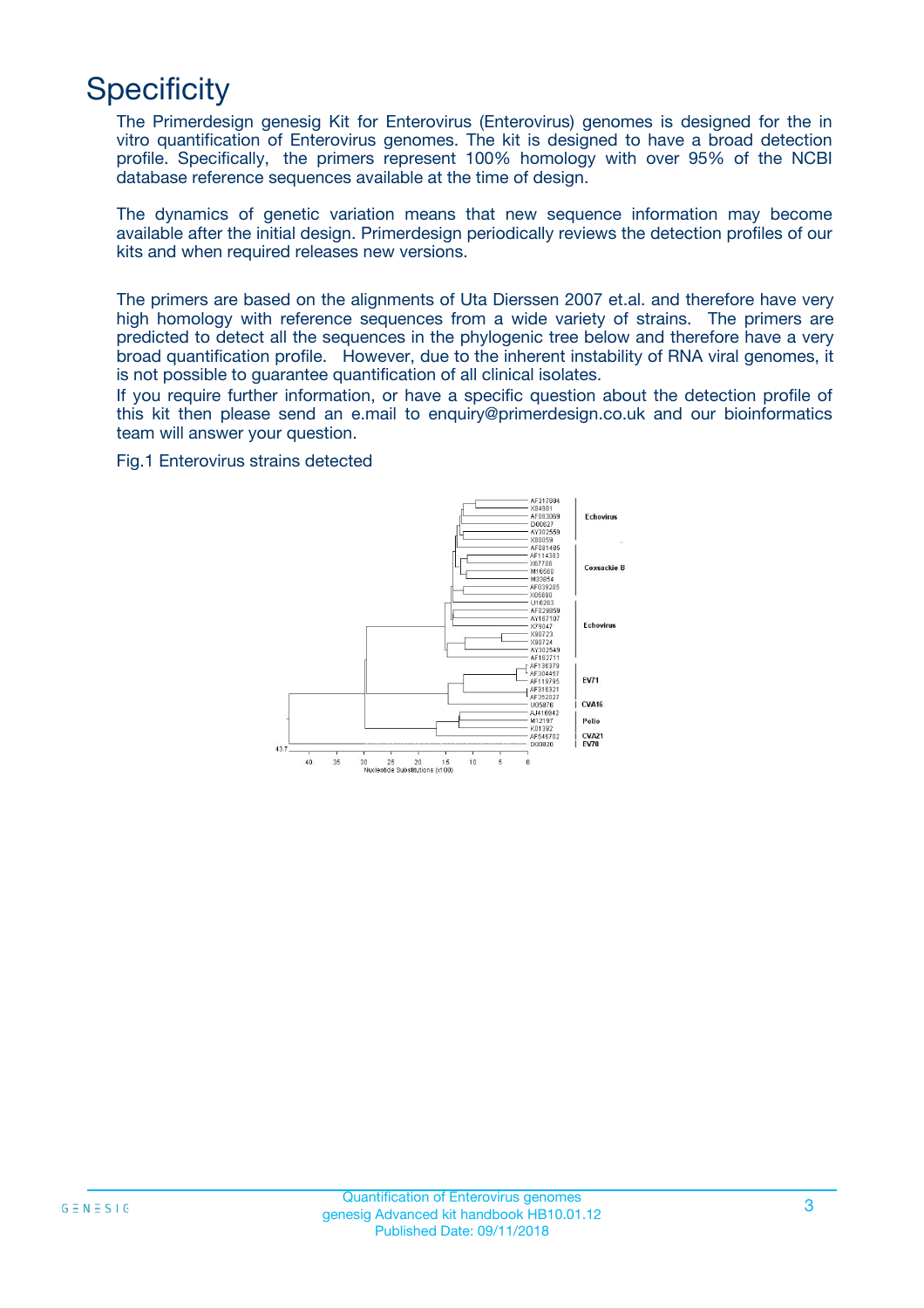### **Kit contents**

- **Enterovirus specific primer/probe mix (150 reactions BROWN) FAM labelled**
- **Enterovirus positive control template (for Standard curve RED)**
- **Internal extraction control primer/probe mix (150 reactions BROWN) VIC labelled as standard**
- **Internal extraction control RNA (150 reactions BLUE)**
- **Endogenous control primer/probe mix (150 reactions BROWN) FAM labelled**
- **RNase/DNase free water (WHITE) for resuspension of primer/probe mixes**
- **Template preparation buffer (YELLOW) for resuspension of internal control template, positive control template and standard curve preparation**

### **Reagents and equipment to be supplied by the user**

#### **Real-time PCR Instrument**

#### **Extraction kit**

This kit is recommended for use with genesig Easy DNA/RNA Extraction kit. However, it is designed to work well with all processes that yield high quality RNA and DNA with minimal PCR inhibitors.

#### **oasigTM lyophilised OneStep or Precision**®**PLUS OneStep 2X RT-qPCR Master Mix** Contains complete OneStep RT-qPCR master mix

**Pipettors and Tips**

**Vortex and centrifuge**

**Thin walled 1.5 ml PCR reaction tubes**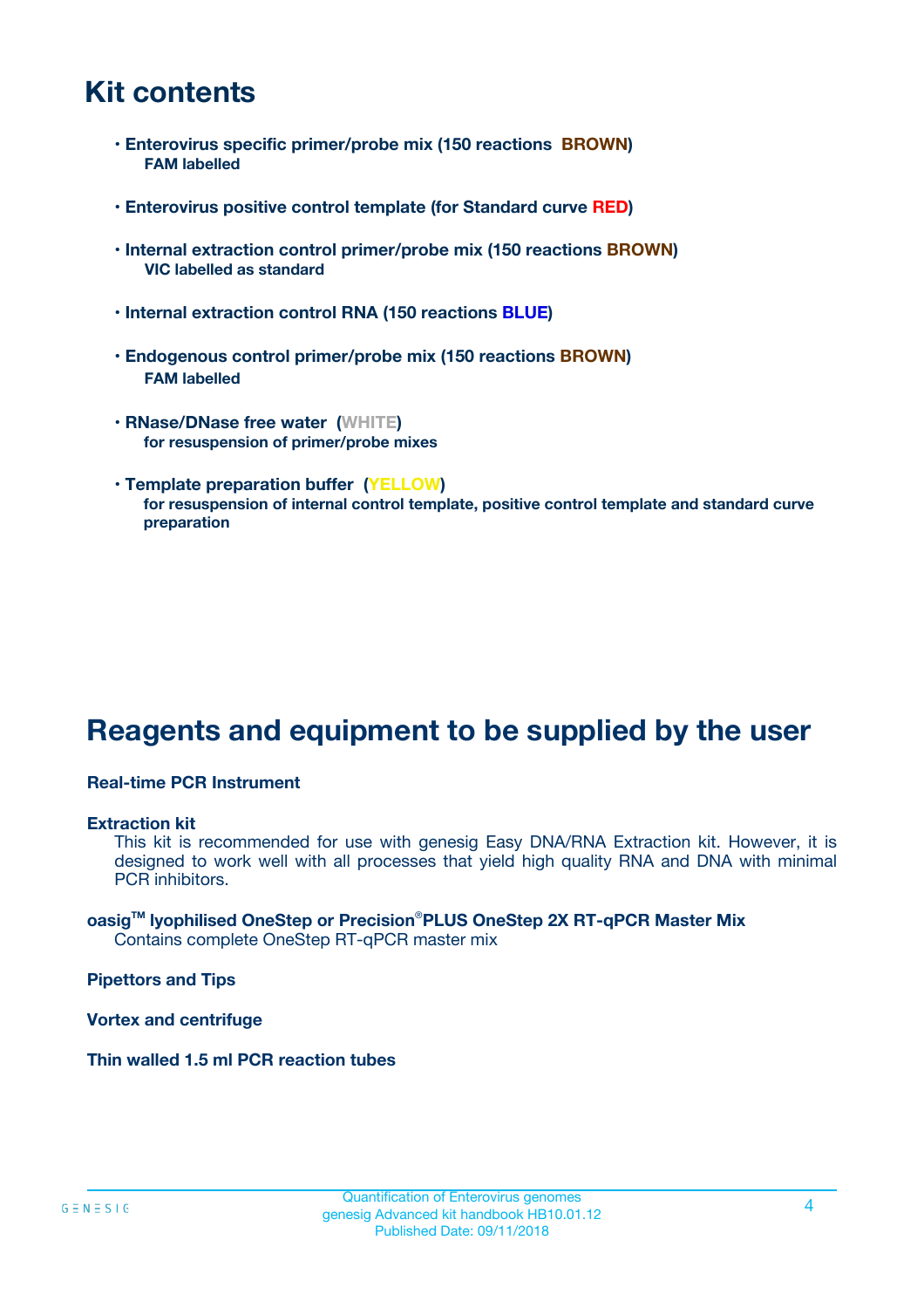### Kit storage and stability

This kit is stable at room temperature but should be stored at -20ºC on arrival. Once the lyophilised components have been resuspended they should not be exposed to temperatures above -20°C for longer than 30 minutes at a time and unnecessary repeated freeze/thawing should be avoided. The kit is stable for six months from the date of resuspension under these circumstances.

If a standard curve dilution series is prepared this can be stored frozen for an extended period. If you see any degradation in this serial dilution a fresh standard curve can be prepared from the positive control.

Primerdesign does not recommend using the kit after the expiry date stated on the pack.

### Suitable sample material

All kinds of sample material suited for PCR amplification can be used. Please ensure the samples are suitable in terms of purity, concentration, and RNA/DNA integrity (An internal PCR control is supplied to test for non specific PCR inhibitors). Always run at least one negative control with the samples. To prepare a negative-control, replace the template RNA sample with RNase/DNase free water.

### Dynamic range of test

Under optimal PCR conditions genesig Enterovirus detection kits have very high priming efficiencies of >95% and can detect less than 100 copies of target template.

### Notices and disclaimers

This product is developed, designed and sold for research purposes only. It is not intended for human diagnostic or drug purposes or to be administered to humans unless clearly expressed for that purpose by the Food and Drug Administration in the USA or the appropriate regulatory authorities in the country of use. During the warranty period Primerdesign genesig detection kits allow precise and reproducible data recovery combined with excellent sensitivity. For data obtained by violation to the general GLP guidelines and the manufacturer's recommendations the right to claim under guarantee is expired. PCR is a proprietary technology covered by several US and foreign patents. These patents are owned by Roche Molecular Systems Inc. and have been sub-licensed by PE Corporation in certain fields. Depending on your specific application you may need a license from Roche or PE to practice PCR. Additional information on purchasing licenses to practice the PCR process may be obtained by contacting the Director of Licensing at Roche Molecular Systems, 1145 Atlantic Avenue, Alameda, CA 94501 or Applied Biosystems business group of the Applera Corporation, 850 Lincoln Centre Drive, Foster City, CA 94404. In addition, the 5' nuclease assay and other homogeneous amplification methods used in connection with the PCR process may be covered by U.S. Patents 5,210,015 and 5,487,972, owned by Roche Molecular Systems, Inc, and by U.S. Patent 5,538,848, owned by The Perkin-Elmer Corporation.

### Trademarks

Primerdesign™ is a trademark of Primerdesign Ltd.

genesig® is a registered trademark of Primerdesign Ltd.

The PCR process is covered by US Patents 4,683,195, and 4,683,202 and foreign equivalents owned by Hoffmann-La Roche AG. BI, ABI PRISM® GeneAmp® and MicroAmp® are registered trademarks of the Applera Genomics (Applied Biosystems Corporation). BIOMEK® is a registered trademark of Beckman Instruments, Inc.; iCycler™ is a registered trademark of Bio-Rad Laboratories, Rotor-Gene is a trademark of Corbett Research. LightCycler™ is a registered trademark of the Idaho Technology Inc. GeneAmp®, TaqMan® and AmpliTaqGold® are registered trademarks of Roche Molecular Systems, Inc., The purchase of the Primerdesign ™ reagents cannot be construed as an authorization or implicit license to practice PCR under any patents held by Hoffmann-LaRoche Inc.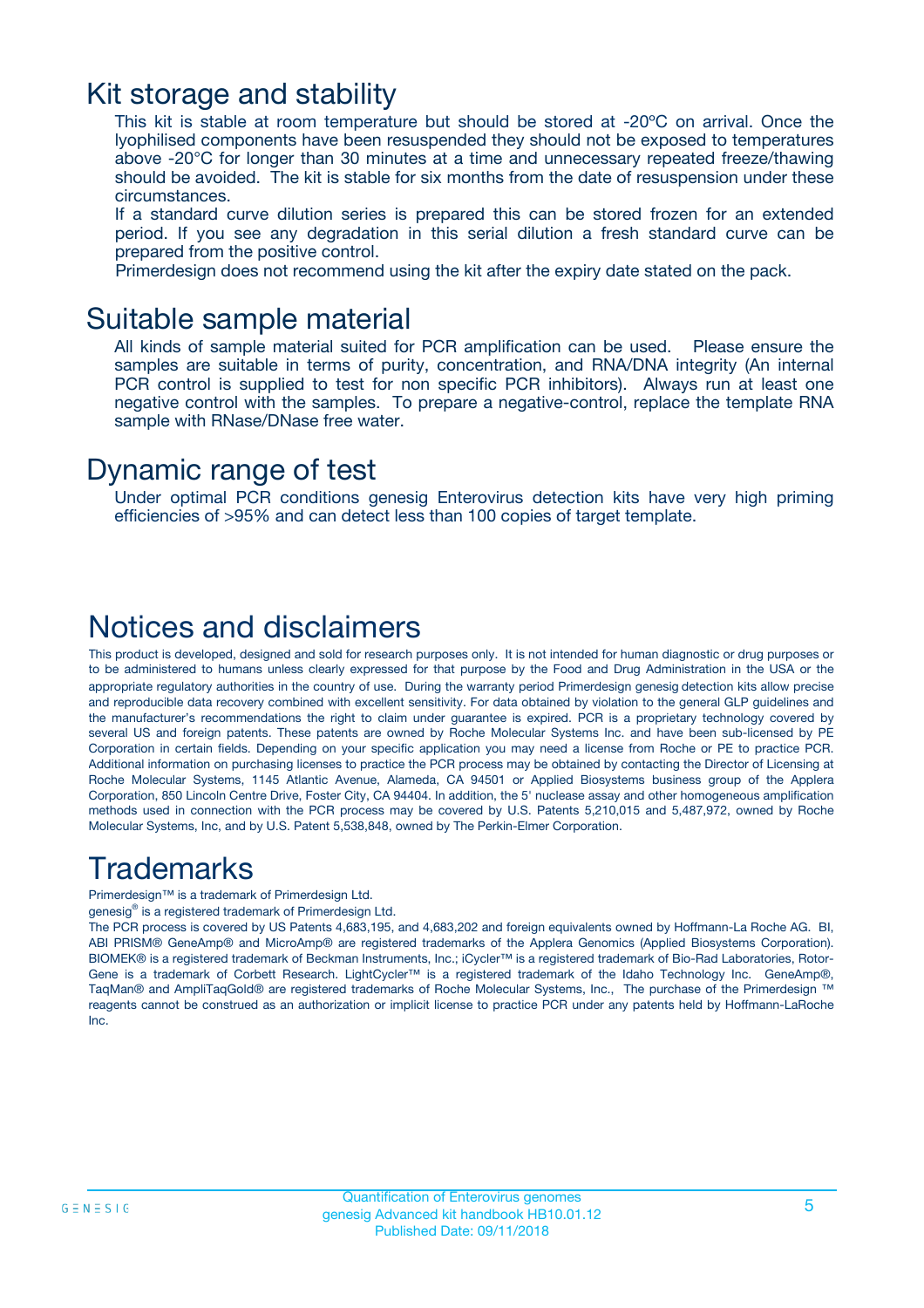### **Principles of the test**

#### **Real-time PCR**

A Enterovirus specific primer and probe mix is provided and this can be detected through the FAM channel.

The primer and probe mix provided exploits the so-called TaqMan® principle. During PCR amplification, forward and reverse primers hybridize to the Enterovirus cDNA. A fluorogenic probe is included in the same reaction mixture which consists of a DNA probe labeled with a 5`-dye and a 3`-quencher. During PCR amplification, the probe is cleaved and the reporter dye and quencher are separated. The resulting increase in fluorescence can be detected on a range of qPCR platforms.

#### **Positive control**

For copy number determination and as a positive control for the PCR set up, the kit contains a positive control template.

This can be used to generate a standard curve of Enterovirus copy number / Cq value. Alternatively the positive control can be used at a single dilution where full quantitative analysis of the samples is not required. Each time the kit is used, at least one positive control reaction must be included in the run. A positive result indicates that the primers and probes for detecting the target Enterovirus gene worked properly in that particular experimental scenario. If a negative result is obtained the test results are invalid and must be repeated. Care should be taken to ensure that the positive control does not contaminate any other kit component which would lead to false-positive results. This can be achieved by handling this component in a Post PCR environment. Care should also be taken to avoid crosscontamination of other samples when adding the positive control to the run. This can be avoided by sealing all other samples and negative controls before pipetting the positive control into the positive control well.

#### **Negative control**

To validate any positive findings a negative control reaction should be included every time the kit is used. For this reaction the RNase/DNase free water should be used instead of template. A negative result indicates that the reagents have not become contaminated while setting up the run.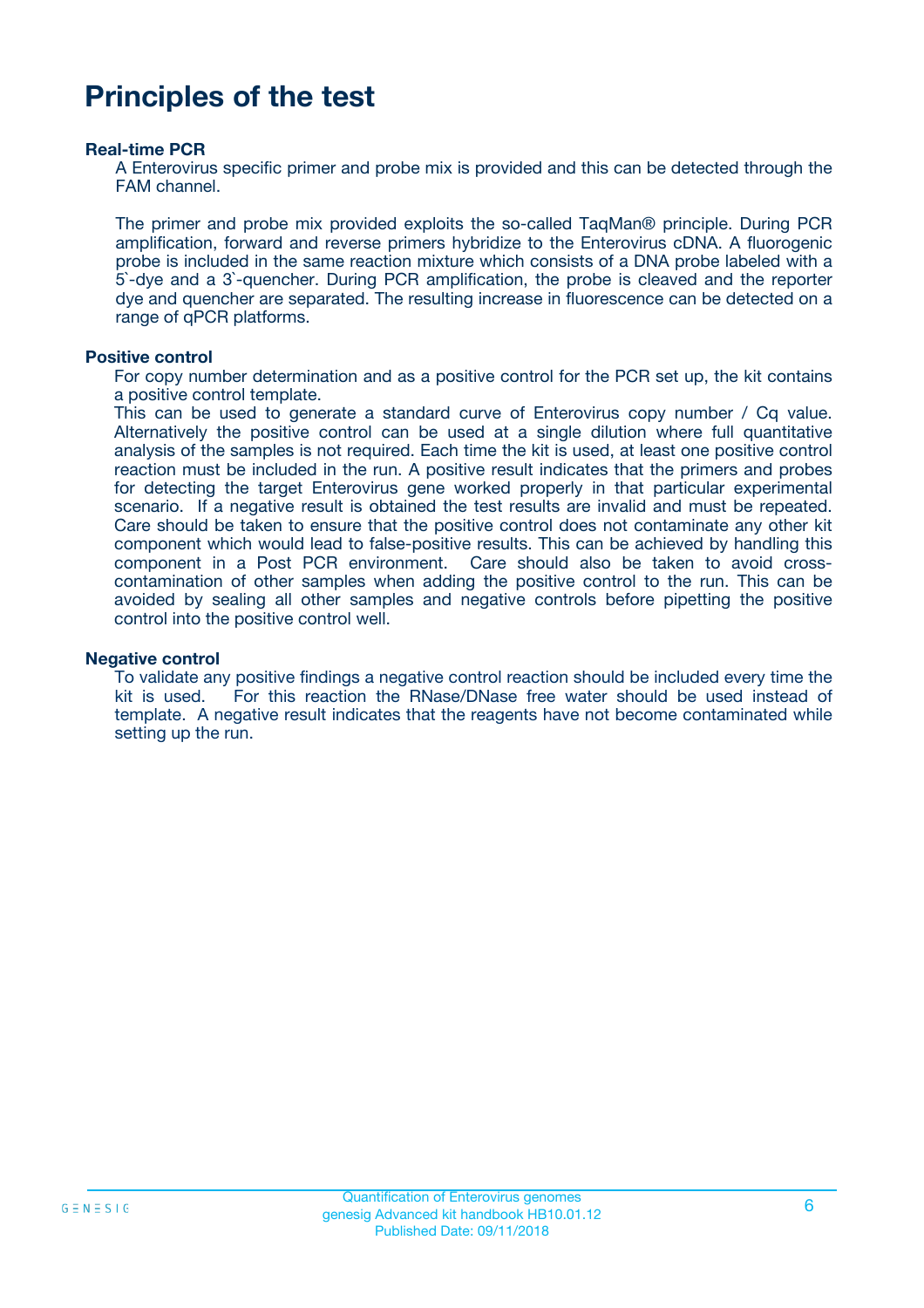#### **Internal RNA extraction control**

When performing RNA extraction, it is often advantageous to have an exogenous source of RNA template that is spiked into the lysis buffer. This control RNA is then co-purified with the sample RNA and can be detected as a positive control for the extraction process. Successful co-purification and qPCR for the control RNA also indicates that PCR inhibitors are not present at a high concentration.

A separate qPCR primer/probe mix are supplied with this kit to detect the exogenous RNA using qPCR. The PCR primers are present at PCR limiting concentrations which allows multiplexing with the target sequence primers. Amplification of the control cDNA does not interfere with detection of the Enterovirus target cDNA even when present at low copy number. The Internal control is detected through the VIC channel and gives a Cq value of 28+/ -3 depending on the level of sample dilution.

#### **Endogenous control**

To confirm extraction of a valid biological template, a primer and probe mix is included to detect an endogenous gene. Detection of the endogenous control is through the FAM channel and it is NOT therefore possible to perform a multiplex with the Enterovirus primers. A poor endogenous control signal may indicate that the sample did not contain sufficient biological material.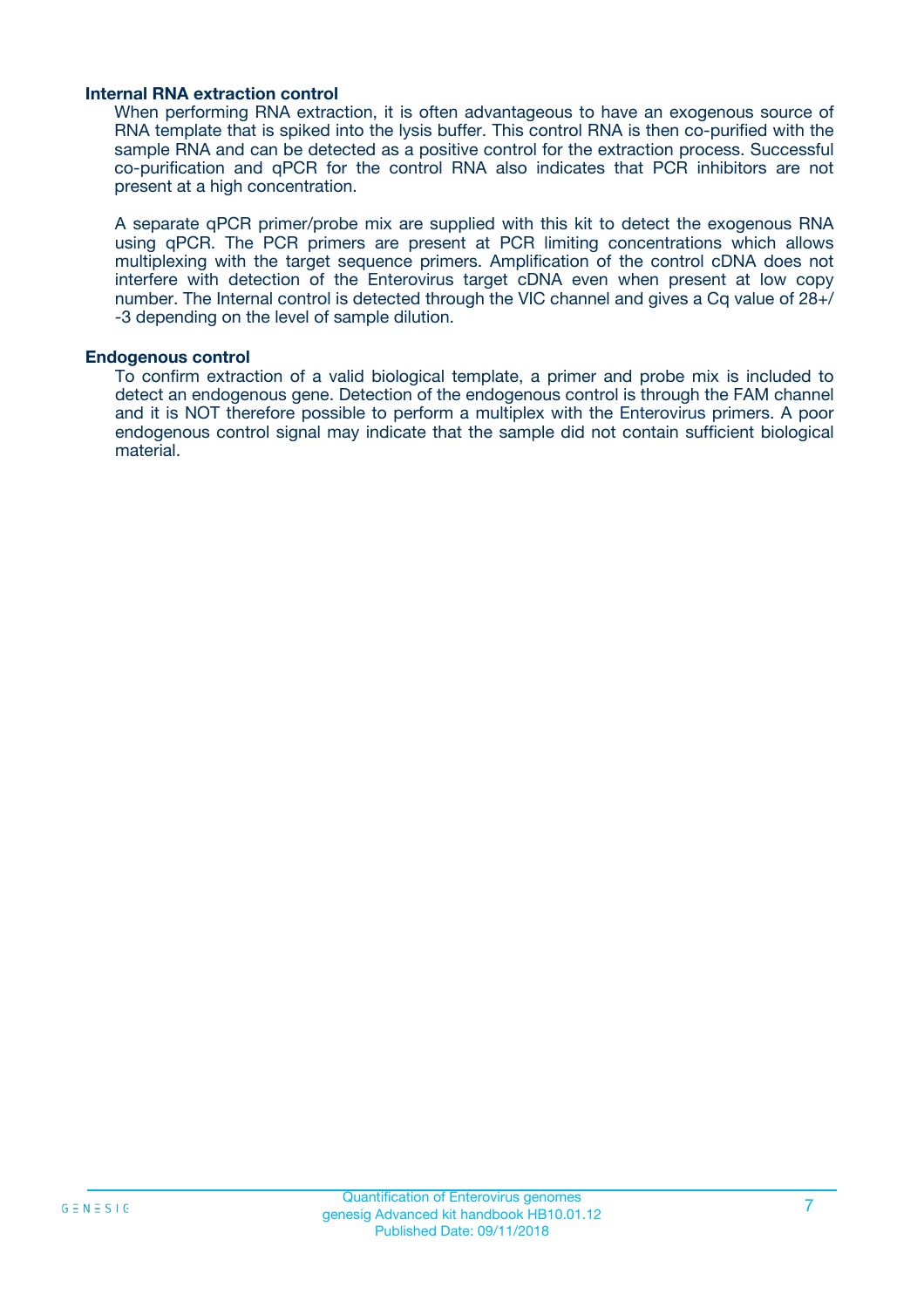### Resuspension protocol

To minimize the risk of contamination with foreign DNA, we recommend that all pipetting be performed in a PCR clean environment. Ideally this would be a designated PCR lab or PCR cabinet. Filter tips are recommended for all pipetting steps.

- **1. Pulse-spin each tube in a centrifuge before opening.** This will ensure lyophilised primer and probe mix is in the base of the tube and is not spilt upon opening the tube.
- **2. Resuspend the primer/probe mixes in the RNase/DNase free water supplied, according to the table below:**

To ensure complete resuspension, vortex each tube thoroughly.

| Component - resuspend in water                       |          |  |
|------------------------------------------------------|----------|--|
| <b>Pre-PCR pack</b>                                  |          |  |
| Enterovirus primer/probe mix (BROWN)                 | $165$ µl |  |
| Internal extraction control primer/probe mix (BROWN) | $165$ µl |  |
| Endogenous control primer/probe mix (BROWN)          | 165 µl   |  |

**3. Resuspend the internal control template and positive control template in the template preparation buffer supplied, according to the table below:** To ensure complete resuspension, vortex each tube thoroughly.

| Component - resuspend in template preparation buffer |             |  |  |
|------------------------------------------------------|-------------|--|--|
| <b>Pre-PCR heat-sealed foil</b>                      |             |  |  |
| Internal extraction control RNA (BLUE)               |             |  |  |
| <b>Post-PCR heat-sealed foil</b>                     |             |  |  |
| Enterovirus Positive Control Template (RED) *        | $500$ $\mu$ |  |  |

\* This component contains high copy number template and is a VERY significant contamination risk. It must be opened and handled in a separate laboratory environment, away from the other components.

### RNA extraction

The internal extraction control RNA can be added either to the RNA lysis/extraction buffer or to the RNA sample once it has been resuspended in lysis buffer.

#### **DO NOT add the internal extraction control RNA directly to the unprocessed biological sample as this will lead to degradation and a loss in signal.**

- **1. Add 4µ**l **of the Internal extraction control RNA (BLUE) to each sample in RNA lysis/extraction buffer per sample.**
- **2. Complete RNA extraction according to the manufacturer's protocols.**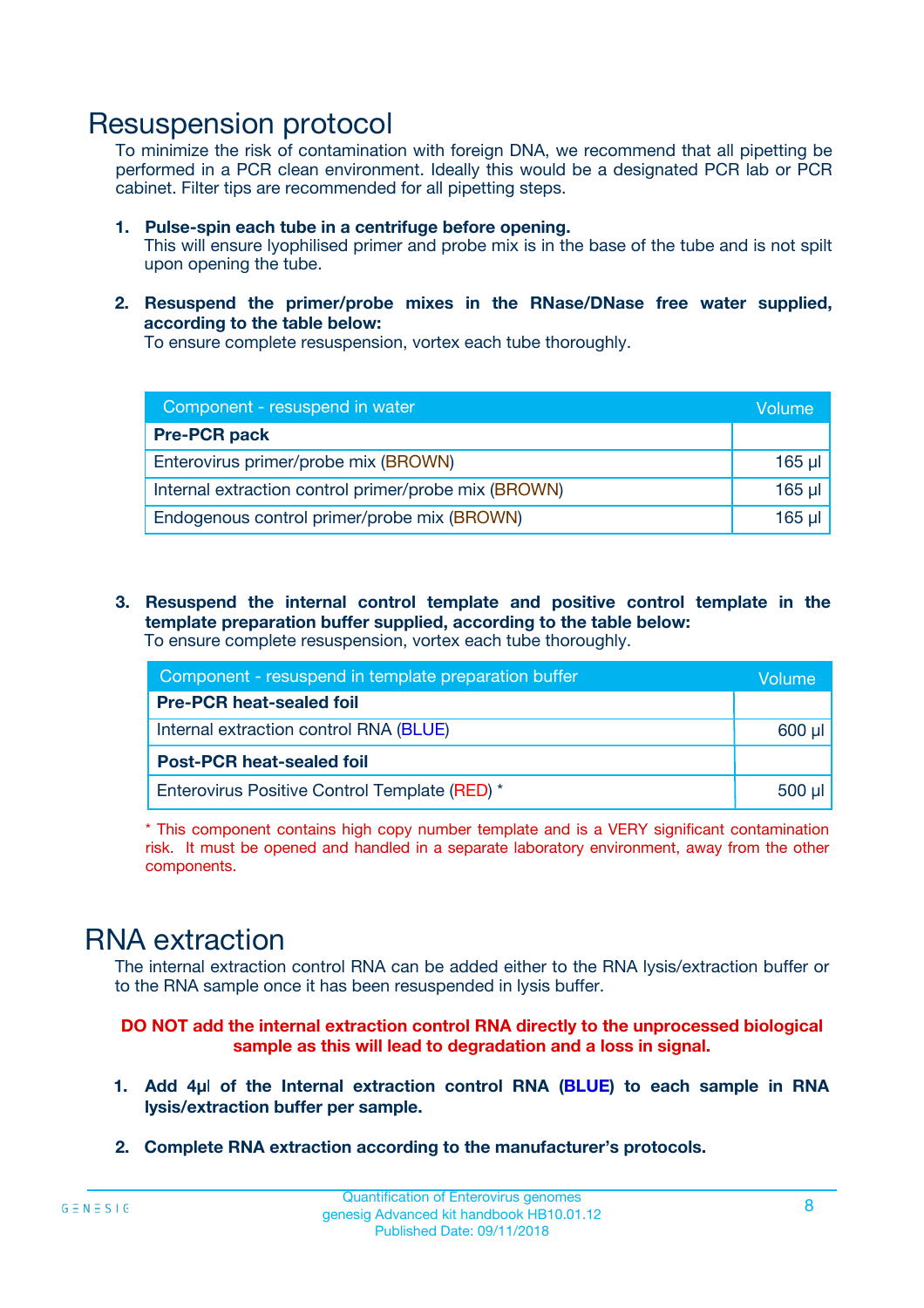# OneStep RT-qPCR detection protocol

#### **For optimum performance and sensitivity.**

All pipetting steps and experimental plate set up should be performed on ice. After the plate is poured proceed immediately to the OneStep amplification protocol. Prolonged incubation of reaction mixes at room temperature can lead to PCR artifacts that reduce the sensitivity of detection.

#### **1. For each RNA sample prepare a reaction mix according to the table below: Include sufficient reactions for positive and negative controls.**

| Component                                                    | Volume   |
|--------------------------------------------------------------|----------|
| oasig OneStep or PrecisionPLUS OneStep 2X RT-qPCR Master Mix | $10 \mu$ |
| Enterovirus primer/probe mix (BROWN)                         | 1 µl     |
| Internal extraction control primer/probe mix (BROWN)         | 1 µI     |
| <b>RNase/DNase free water (WHITE)</b>                        | $3 \mu$  |
| <b>Final Volume</b>                                          | 15 ul    |

**2. For each RNA sample prepare an endogenous control reaction according to the table below (optional):**

This control reaction will provide crucial information regarding the quality of the biological sample.

| Component                                                    | Volume   |
|--------------------------------------------------------------|----------|
| oasig OneStep or PrecisionPLUS OneStep 2X RT-qPCR Master Mix | 10 $\mu$ |
| Endogenous control primer/probe mix (BROWN)                  | 1 ul     |
| <b>RNase/DNase free water (WHITE)</b>                        | $4 \mu$  |
| <b>Final Volume</b>                                          | 15 µl    |

- **3. Pipette 15µl of these mixes into each well according to your qPCR experimental plate set up.**
- **4. Pipette 5µl of RNA template into each well, according to your experimental plate set up.**

For negative control wells use 5µl of RNase/DNase free water. The final volume in each well is 20µl.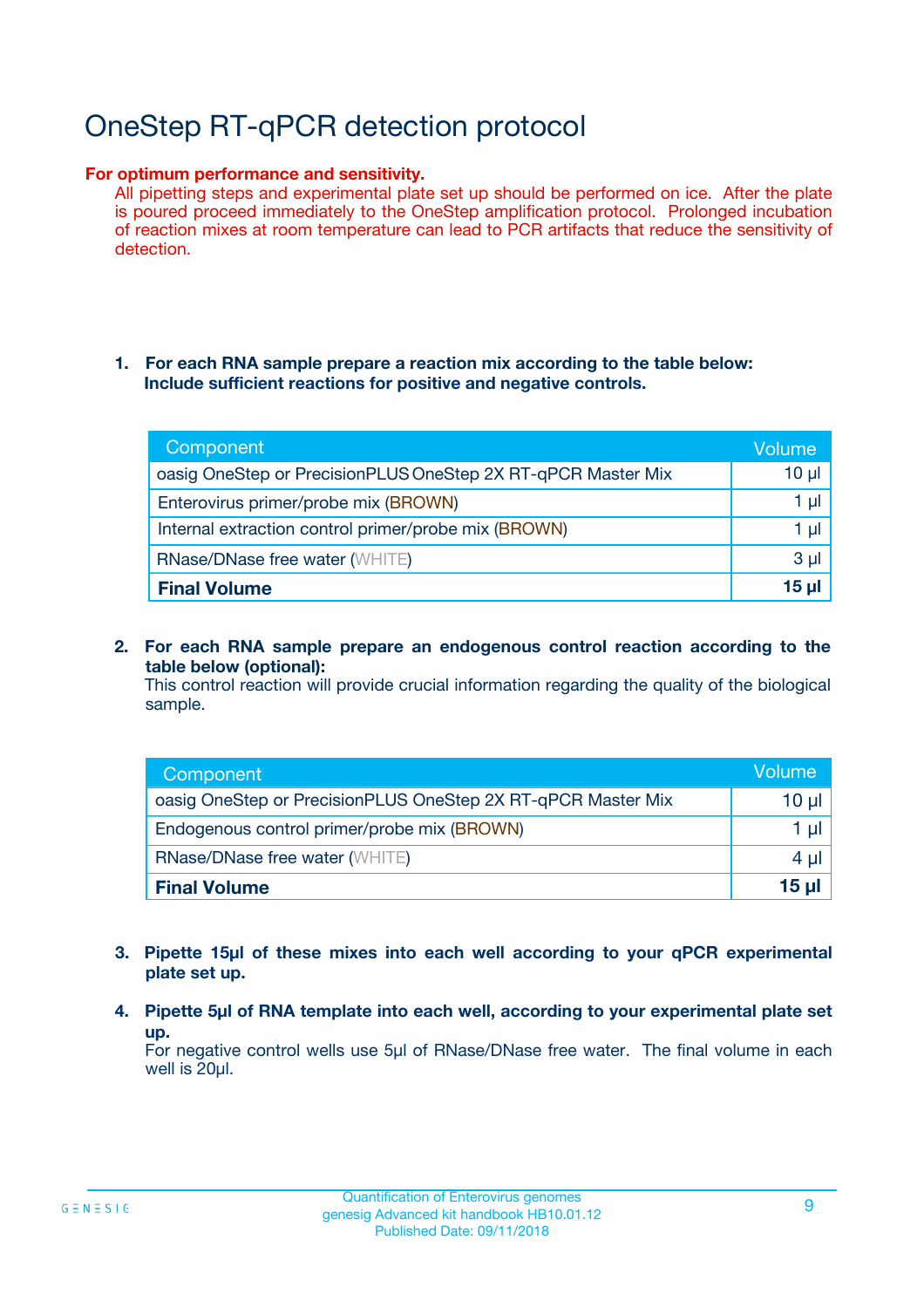**5. If a standard curve is included for quantitative analysis prepare a reaction mix according to the table below:**

| Component                                                    | Volume       |
|--------------------------------------------------------------|--------------|
| oasig OneStep or PrecisionPLUS OneStep 2X RT-qPCR Master Mix | $10 \mu$     |
| Enterovirus primer/probe mix (BROWN)                         |              |
| <b>RNase/DNase free water (WHITE)</b>                        | 4 U          |
| <b>Final Volume</b>                                          | <u>15 µl</u> |

- **6. Preparation of standard curve dilution series.**
	- **1) Pipette 90µl of template preparation buffer into 5 tubes and label 2-6**
	- **2) Pipette 10µl of Positive Control Template (RED) into tube 2**
	- **3) Vortex thoroughly**
	- **4) Change pipette tip and pipette 10 µl from tube 2 into tube 3**
	- **5) Vortex thoroughly**

**Repeat steps 4 and 5 to complete the dilution series**

| <b>Standard Curve</b>         | <b>Copy Number</b>     |
|-------------------------------|------------------------|
| Tube 1 Positive control (RED) | $2 \times 10^5$ per µl |
| Tube 2                        | $2 \times 10^4$ per µl |
| Tube 3                        | $2 \times 10^3$ per µl |
| Tube 4                        | $2 \times 10^2$ per µl |
| Tube 5                        | 20 per µl              |
| Tube 6                        | 2 per µl               |

**7. Pipette 5µl of standard template into each well for the standard curve according to your plate set-up**

The final volume in each well is 20µl.

### OneStep RT-qPCR Amplification Protocol

Amplification conditions using oasig OneStep or PrecisionPLUS OneStep 2X RT-qPCR Master Mix.

|             | <b>Step</b>                  | <b>Time</b>      | <b>Temp</b> |
|-------------|------------------------------|------------------|-------------|
|             | <b>Reverse Transcription</b> | $10 \text{ min}$ | 55 °C       |
|             | Enzyme activation            | 2 min            | 95 °C       |
| Cycling x50 | Denaturation                 | 10 <sub>s</sub>  | 95 °C       |
|             | <b>DATA COLLECTION *</b>     | 60 s             | 60 °C       |

\* Fluorogenic data should be collected during this step through the FAM and VIC channels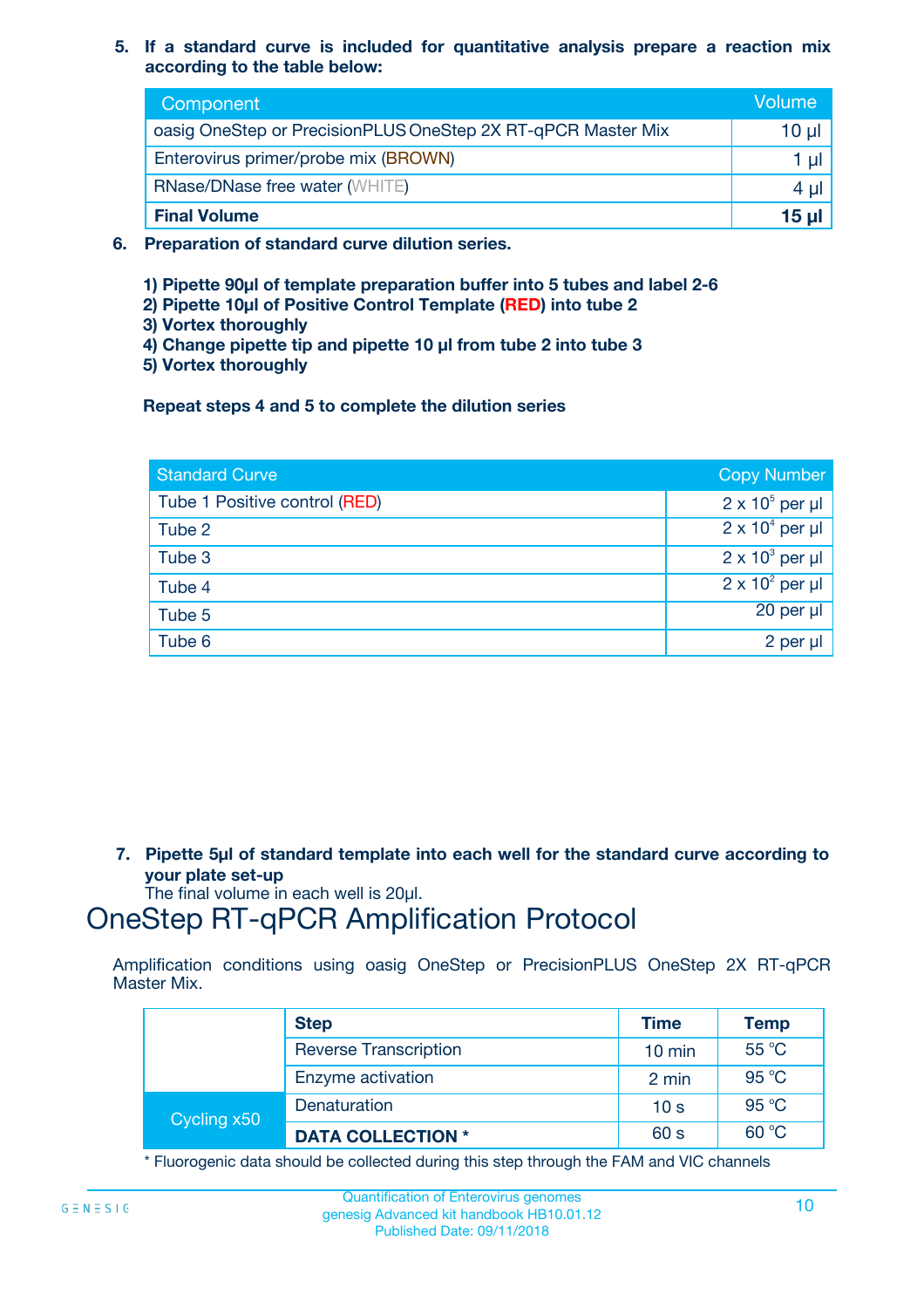### Interpretation of results

| <b>Target</b><br>(FAM) | Internal<br>control<br>(NIC) | <b>Positive</b><br>control | <b>Negative</b><br>control | Interpretation                                                                                                  |
|------------------------|------------------------------|----------------------------|----------------------------|-----------------------------------------------------------------------------------------------------------------|
| $\leq 30$              | $+ 1 -$                      | ÷                          |                            | <b>POSITIVE QUANTITATIVE RESULT</b><br>calculate copy number                                                    |
| > 30                   | ÷                            | ÷                          |                            | <b>POSITIVE QUANTITATIVE RESULT</b><br>calculate copy number                                                    |
| > 30                   |                              | ÷                          |                            | <b>POSITIVE QUALITATIVE RESULT</b><br>do not report copy number as this<br>may be due to poor sample extraction |
|                        | ÷                            | ÷                          |                            | <b>NEGATIVE RESULT</b>                                                                                          |
| $+ 1 -$                | $+ 1 -$                      | ÷                          | $\leq$ 35                  | <b>EXPERIMENT FAILED</b><br>due to test contamination                                                           |
|                        | $+$ / -                      |                            | > 35                       | $\star$                                                                                                         |
|                        |                              | ÷                          |                            | <b>SAMPLE PREPARATION FAILED</b>                                                                                |
|                        |                              |                            |                            | <b>EXPERIMENT FAILED</b>                                                                                        |

Positive control template (**RED**) is expected to amplify between Cq 16 and 23. Failure to satisfy this quality control criterion is a strong indication that the experiment has been compromised.

\*Where the test sample is positive and the negative control is positive with a  $Cq > 35$ , the sample must be reinterpreted based on the relative signal strength of the two results:



If the sample amplifies  $> 5$  Cq earlier than the negative control then the sample should be reinterpreted (via the table above) with the negative control verified as negative.



If the sample amplifies  $< 5$  Cq earlier than the negative control then the positive sample result is invalidated and the result should be determined inconclusive due to test contamination. The test for this sample should be repeated.